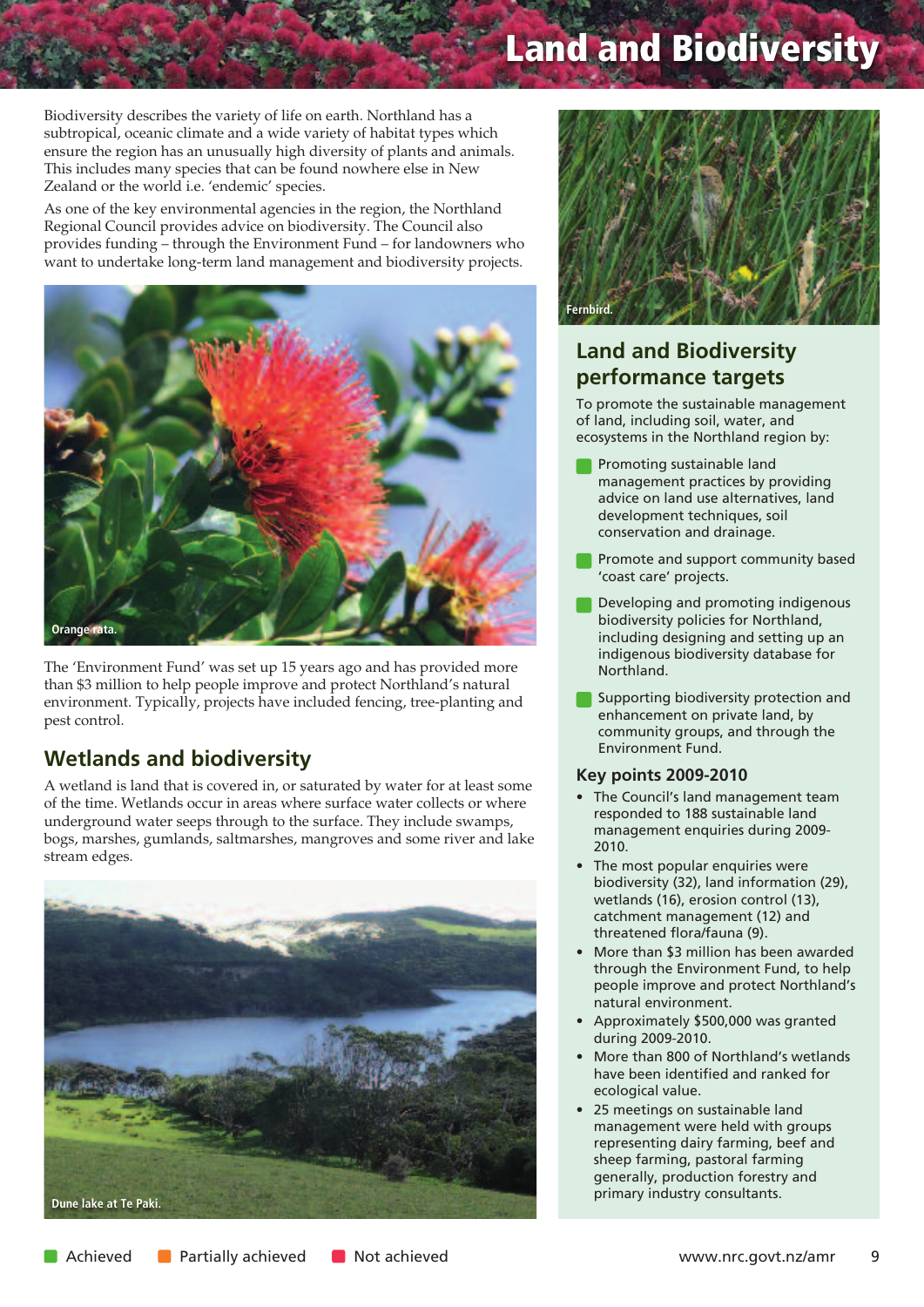## **Land and Biodiversity**

In the past wetlands in Northland covered around 258,451 hectares or 32 percent of the land area. Just 5.5% or 14,114 ha of the original wetland area remains. Some of the wetlands being lost in Northland are unique and therefore irreplaceable.

In 2009-2010 the Council initiated the Top Wetlands Project. This project identified and ranked more than 800 of Northland's remaining wetlands. The best and most irreplaceable of these have been prioritised for management and protection.

The next part of the project will involve developing care standards – how to care for the different types of wetlands.

#### **Biodiversity website**

Biodiversity Northland is a collection of people from different agencies and groups who are involved with caring for Northland's natural values. The Northland Regional Council is managing the project and in 2009-2010 a map-based website of biodiversity information was created.

The website provides free web-based access to data on biodiversity and natural areas within Northland and includes information about:

- Reserve and covenant boundaries.
- Habitat survey information.
- Weed and pest sites.
- Landcare group locations.

You can visit the website at *www.biodiversitynorthland.org.nz*

### **Land management**

#### **Soil Conservation Project**

Sediment is the major contaminant of rivers, estuaries, harbours and inshore waters in Northland. It affects land productivity, water quality, ecological health and flooding throughout the region. The Council has a soil conservation initiative which is closely aligned to the Priority Rivers Project and the Council's work on water quality.

Priority catchments – 27 of them – have been assessed and areas of erosion (both current and potential) identified.



Maps of each catchment have been produced to show where the erosion sites are.

The information enables areas to be targeted for soil conservation initiatives, including planting native trees, poplars and willows, preparing farm plans and encouraging land use changes of marginal pasture land.

#### **Why is sediment a problem?**

- Sediment contaminates rivers, estuaries, harbours and inshore waters in Northland.
- It can smother aquatic life and change the nature of river beds and estuaries, encouraging the growth of mangroves.
- It reduces water quality and carries other contaminants, such as illness-causing bacteria and nutrients.
- It reduces the value of water bodies for activities such as gathering kaimoana and swimming.
- It is very costly to remove sediment to make water suitable for drinking.
- It reduces channel capacity and increases the risk of flooding.
- It builds up the ground level on flood plains, increasing the frequency with which buildings, roads and other infrastructure flood.
- It is costly to remove from water bodies.

#### **Environment fund**

The 2009-2010 season has been as successful as ever, with many outstanding projects completed.

#### **Number of projects by District and percent of total projects completed.**

| <b>District</b>  | <b>Number of projects</b> | $\frac{0}{0}$ |
|------------------|---------------------------|---------------|
| <b>Far North</b> | 54                        | 43.5          |
| Whāngārei        | 43                        | 34.7          |
| Kaipara          | 27                        | 21.8          |
|                  | 124                       | 100           |

Note: Some projects received funding through more than one funding stream.



In 2009-2010 the Environment Fund was revised to align with regional land management priorities which will make the fund more efficient, targeting resources towards improved land management outcomes. The new funding streams are:

- Soil conservation;
- Biodiversity;
- Coastal;
- Water quality; and
- Exceptional projects.